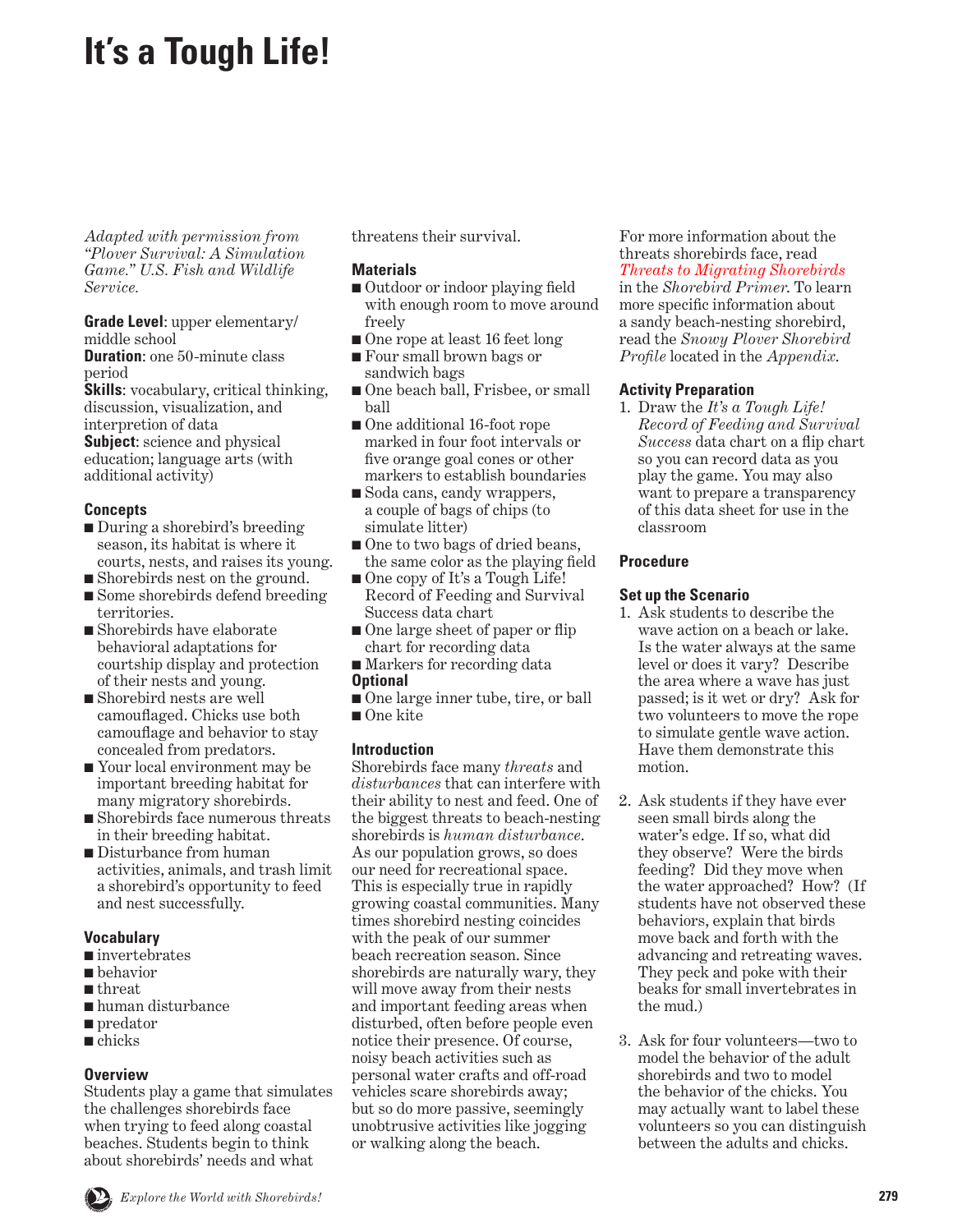- 4. Explain that in this game, or simulation, the birds (played by the students) will be feeding on beans (representing small *invertebrates* found in the mud). Spread the beans on the ground near the "water's edge" and hand out small sacks or bags (a "stomach") to each of your shorebirds. When the shorebirds find an "invertebrate," they must pick it up with one hand and put it in their "stomach." They can only pick up one bean at a time with one hand—the other hand must be holding their "stomachs."
- 5. Have the shorebirds move with the waves. Model this feeding behavior for about 30 seconds. Count each bird's beans at the end of this time and record the number on the *It's a Tough Life! Record of Feeding and Survival Success* data chart.

 Note: The range of beans collected during this first round will be your standard healthy diet. As the game progresses, if a shorebird collects only half of this amount, it will survive but be unhealthy. If a shorebird collects only one quarter of this number, it may eventually die.

- 6. Introduce students to the shorebird they will be representing. Select a shorebird that you might find at your local beach, lakeshore, or flyway from the list below.
	- Atlantic Flyway: Piping Plover, Wilson's Plover
	- Central Flyway: Piping Plover, Snowy Plover, Wilson's Plover
	- Pacific Flyway: Snowy Plover, Wilson's Plover
- 7. Explain that this activity will help them understand some of this bird's *behaviors* and needs, as well as the things that are threatening its survival.

#### **Add Human Disturbance to the Game**

- 8. Ask students what a typical lakeshore or ocean beach looks like. Ask them to describe different types of people-related activities that take place there. Make sure their responses include some sort of game activities (playing Frisbee or catch, flying kites, etc.). What do you think shorebirds do if people or other animals come too close? Can shorebirds feed when they are constantly avoiding people?
- 9. Establish an area that will be a "safe haven" for the shorebirds. This should be located at least ten feet away from where they are feeding at the water's edge. Mark off this area with the second rope, goal cones, or other objects. Establish four foot wide "corridors" through which the plovers will move from the water's edge to the safe haven if any form of disturbance, like people, approaches. (See the diagram.)
- 10. Explain to the students that each shorebird will have a corridor in which to feed and move. If a person comes into the shorebird's corridor, the shorebird has to be in the "safe haven." This means that the shorebird must anticipate the approach of a human and run to the "safe haven" before the person is actually in its corridor. (In real life, most shorebirds will move long before people get too close.)
- 11. Ask for six new volunteers. Ask the plovers to resume feeding along the water's edge. Tell the plovers they must "fly" to the "safe haven" when disturbed and go back to feeding when it is safe again. Then send two student volunteers to walk along the water's edge at normal walking pace. When they are through, send another two students into

the game—this time playing ball or Frisbee for a few minutes. When they leave the area, send in another two students carrying soda cans, bags of chips, and other trash into the shorebird area. They should walk along, dropping some of their trash. Allow variable amounts of time between each pair of students to allow the plovers to attempt to return and feed.

12. Count and record the beans collected by the shorebirds in this round. Compare the results with those of the first round. Discuss the number of beans collected. Remind the class that more time was spent on this round but the birds still caught less food! Will these be healthy shorebirds? Will they even survive in this area? Ask the shorebirds how they feel physically. Are they tired? Given that real shorebirds will actually be running farther than the ten feet established in this game, what has the class learned about how much energy shorebirds use to get food? (Point out to students that with human interference, the shorebirds are using more energy to obtain less food.)

#### **Add Predators to the Game**

13. Ask students if the trash left by people in the last round affected the birds' ability to feed. Explain to the students that when people leave trash in an area, it attracts other kinds of animals like dogs, cats, raccoons, skunks, foxes, and gulls.

 Note: Gulls are fast-moving birds that prey on shorebird eggs and chicks. When a gull or other predator approaches a shorebird with its young, both the chicks and adult respond. The adult will move away, faking an injury like a broken wing in an attempt to lead the predator away from the

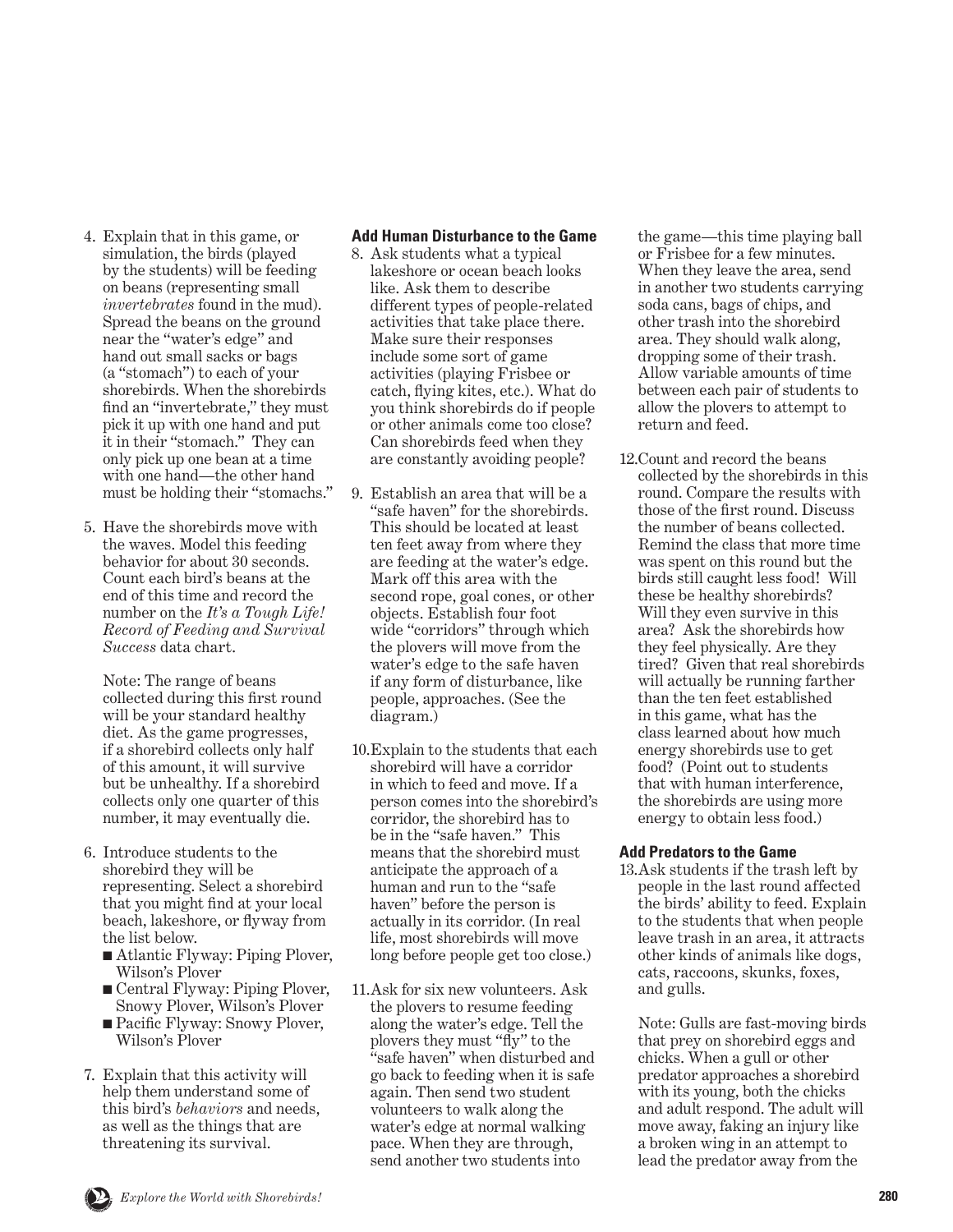

chicks. If both adults are present, the second parent will lead the chicks to safety. Because they are unable to fly, chicks are easy prey for predators.

- 14. In this round, instruct the chicks to squat on the ground and the adults to remain standing while they feed. Select a volunteer to be a gull or other predator. If the predator can tag a shorebird chick, this constitutes an attack—and the shorebird dies. The adult plover can fake an injury and/or lead the chick away to safety. Allow the predator to enter the area for 30 seconds.
- 15. Count and record the beans and living shorebirds at the end of the round. Discuss the impact this predator had on the shorebirds' ability to feed and survive.
- 16. OPTIONAL: Play additional rounds, rotating students into the roles of shorebirds. Add a round to introduce recreational disturbances with simulations like kite-flying, playing Frisbee, riding Off-road vehicles (ORVs) on the beach, or walking an unleashed dog. See options below to do these rounds.

 Kite-flying: Kites look like large predatory birds to plovers. In

fact, plovers have been known to respond to the presence of a kite that was over 100 meters (109 feet) away!

- Ask two students to fly a kite. By running around, the students can keep the kite in the air for brief periods of time, assuming there is a little wind.
- Every time the plovers see the kite in the air, they must stop feeding and go to the "safe haven."
- Have the plovers feed and the let the students fly the kite for 30 to 60 seconds, depending on their success at getting it in the air.
- Count and record the beans the plovers picked up.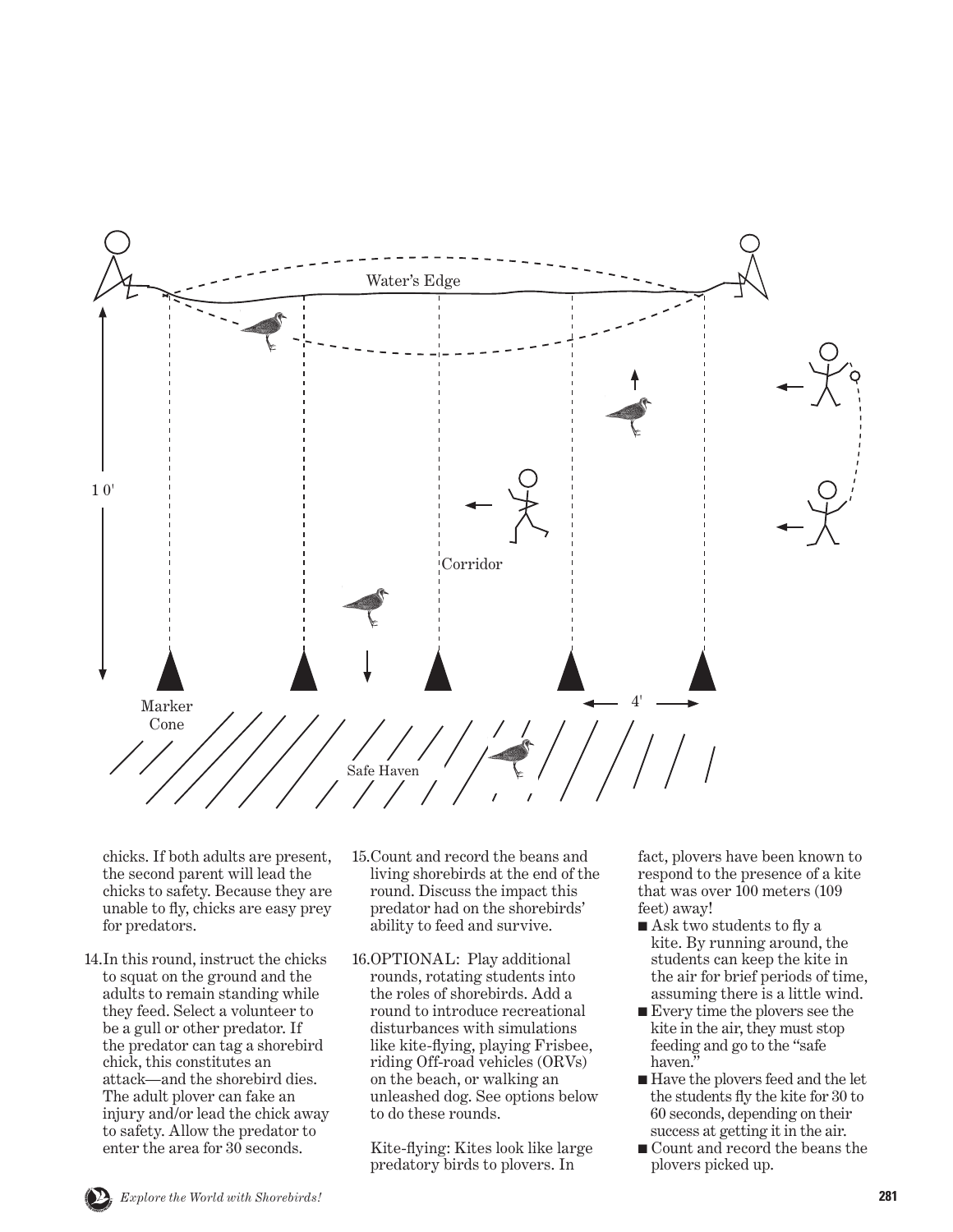Off-road vehicles (ORVs): These vehicles include trucks, fourwheelers, dune buggies, etc. The deep tracks these vehicles create generally run parallel to the water's edge. The shorebird chicks sometimes get stuck in them and cannot feed. In addition, they frequently get run over because they are stuck in the track or their instincts cause them to freeze.

- Have two students "drive" the ORV which can be a large tire, inner tube, or ball. To "drive" it, the students must keep the ORV in between them with their hands on it at all times.
- The chicks should squat and not move in this round. If the tire touches the plover, it dies. However, all plovers should feed.
- Count beans when the round is over.

#### **Discuss the following questions:**

- What happened to the shorebird's ability to obtain food based on the number of beans recorded at the end of each round? How did they feel as it got harder and harder to feed? How might feeling tired or frustrated with the interference affect a shorebird's ability to feed?
- What happened to the size of the shorebird population on this beach? Will the plovers continue to nest here? If not, where will they go? What if the same problems occur on other beaches? What does this mean for the survival of this shorebird species?

#### **Discuss Solutions**

Plovers need space and so do people. Ask the class what can be done so that both the plovers' and people's needs can be met. Listen to all of their ideas and try to get the class to agree on one. This idea should involve some sort of beach management. Have the class think of what could prevent their idea from working. What happens if people do not want to go along with the management plan? What kinds of things can be done about this? You may want to do one more round, implementing their idea. Explain to students that people are implementing beach management programs to help protect the plovers. Their programs may be similar to the idea of the class.

#### **Additional Activities**



**Cultural Connection** Students work in teams of two representing the following groups: generation of shorebirds that lived through the spill, generation of shorebirds after the spill, Alaska natives, the oil company, Prince William Sound fisherman, Coast Guard, local chamber of commerce, and U.S. Fish and Wildlife Service. Each team is to research how its group was impacted by the Exxon Valdez oil spill. All the groups then gather to outline what they learned from the oil spill and what they recommend should be done to protect their groups.

#### *Arctic Breeding Challenges and Threats*

Because of the relative remoteness and wilderness quality of the high Arctic, loss of habitat is generally not considered to be a major threat. However, other threats exist, including predators and potential over-harvesting by local peoples. Have students research what the threats are in the Arctic. *Develop a Shorebird Management Plan*

Ask the class to brainstorm what might be done to meet the needs of shorebirds and people on the beach. Make a list of their ideas. Divide the class into teams. Ask each team to pick one of the management options and develop a management plan. Their plans should consider what might prevent success, including public opposition. Have each team present its plan to the entire class. Take a class vote on which plan to implement or give them the option of putting together a new class plan, selecting the best components of each team's ideas.

# *Research a Current Shorebird Management Plan*

Select a shorebird in your area that is considered in need of special consideration. Have your class research what is being done for this bird. Is it working? Can they think of other ways to help?